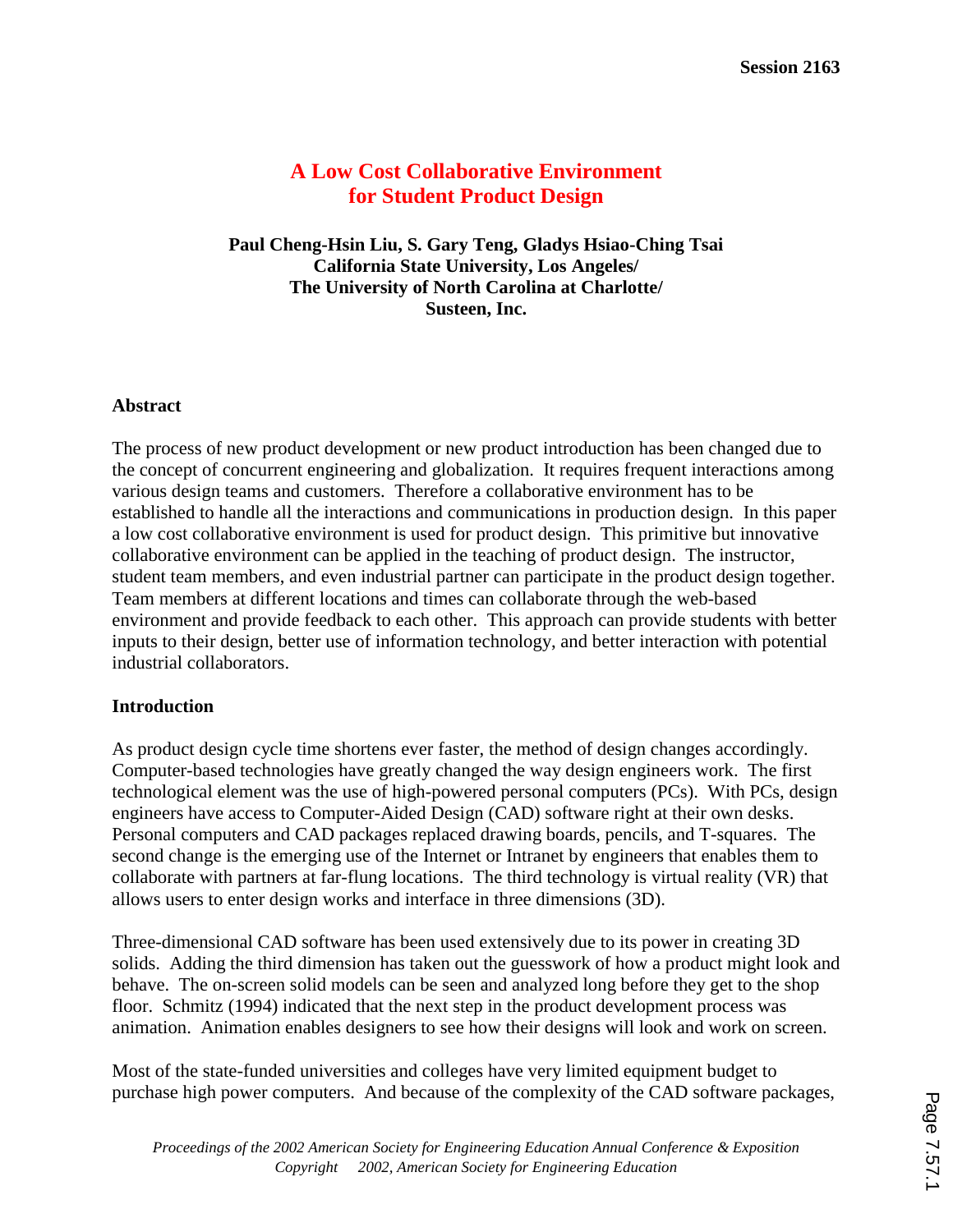regular PC computers cannot meet the requirements of CAD software packages. Moreover, professional copies of CAD software packages cost an average of \$5,000 to \$20,000 per license. There are very few state-funded institutions of higher learning which can afford such luxurious state-of-the-art design laboratories to educate ten to twenty students at one time. Therefore, in most cases, professors have to invest in the \$200 to \$300 student version CAD packages with moderate speed PCs to teach Introduction to CAD. The authors have actually observed two students sharing one workstation in CAD classes in certain state-funded universities.

The advent of Internet and Intranet allows engineers to communicate with each other in a cooperative process (often called "collaborative engineering") on the same project to come up with the best design. In fact, this engineering environment pulls in all engineers, product managers, manufacturing engineers, and marketers to the same project. They all have access to the system. However, problems arise for students in the design class in terms of collaboration. The first problem is that most collaborative environments now available for product design focus on the collaboration between different designers who work on different parts of the same product. This type of collaborative environment requires that all members in the collaboration not only have certain software programs such as CATIA or Pro/ENGINEER, but certain knowledge in the use of these programs as well. Since students are learning to use these CAD software packages, the knowledge of these programs relies on their learning capabilities. And most of the students cannot afford to purchase a copy of the student version for their home PCs. In some metropolitan universities (such as one where one of the authors teaches), most of the students are commuting and are working either part-time or full-time outside classes. It is very difficult to coordinate team design schedules for a group of 3-4 students finding common times to meet at the CAD laboratory. And while the students are away from school they cannot design nor can they be aware pf the other team members' design concepts and work.

Another problem exists when service-learning elements or real-world design projects are assigned to students who are then placed in a disadvantaged situation. A better scenario would occur if the company has the financial resources to purchase an expensive professional version of the CAD software package and students can use this professional system in their design work. However, in Pro/ENGINEER, for example, the CAD files generated are not exchangeable between professional and student versions.

The principal notion behind Virtual Reality (VR) based systems is to provide an intuitive and easy-to-use environment for engineers, designers, and others. Through the Internet, 3D CAD and VR could bridge the communication gap between people on design teams to allow them get involved and accomplish product design in a collaborative approach. Schmitz (1995) agreed that VR offers an opportunity to take further steps toward improving communication between the designer and the others involved in the design process. The VR package such as eye phones and headpieces, headphones and earphones, data gloves and touch sensors, and software for developing virtual worlds are extremely expensive. A complete system offered by VPL Research or W. Industries Ltd. starts at \$55,000 and can reach up to \$250,000. Therefore, VR is not something that students can enjoy.

In this paper a low cost collaborative environment is proposed for product design. This primitive but innovative collaborative environment can be applied in the teaching of product design. The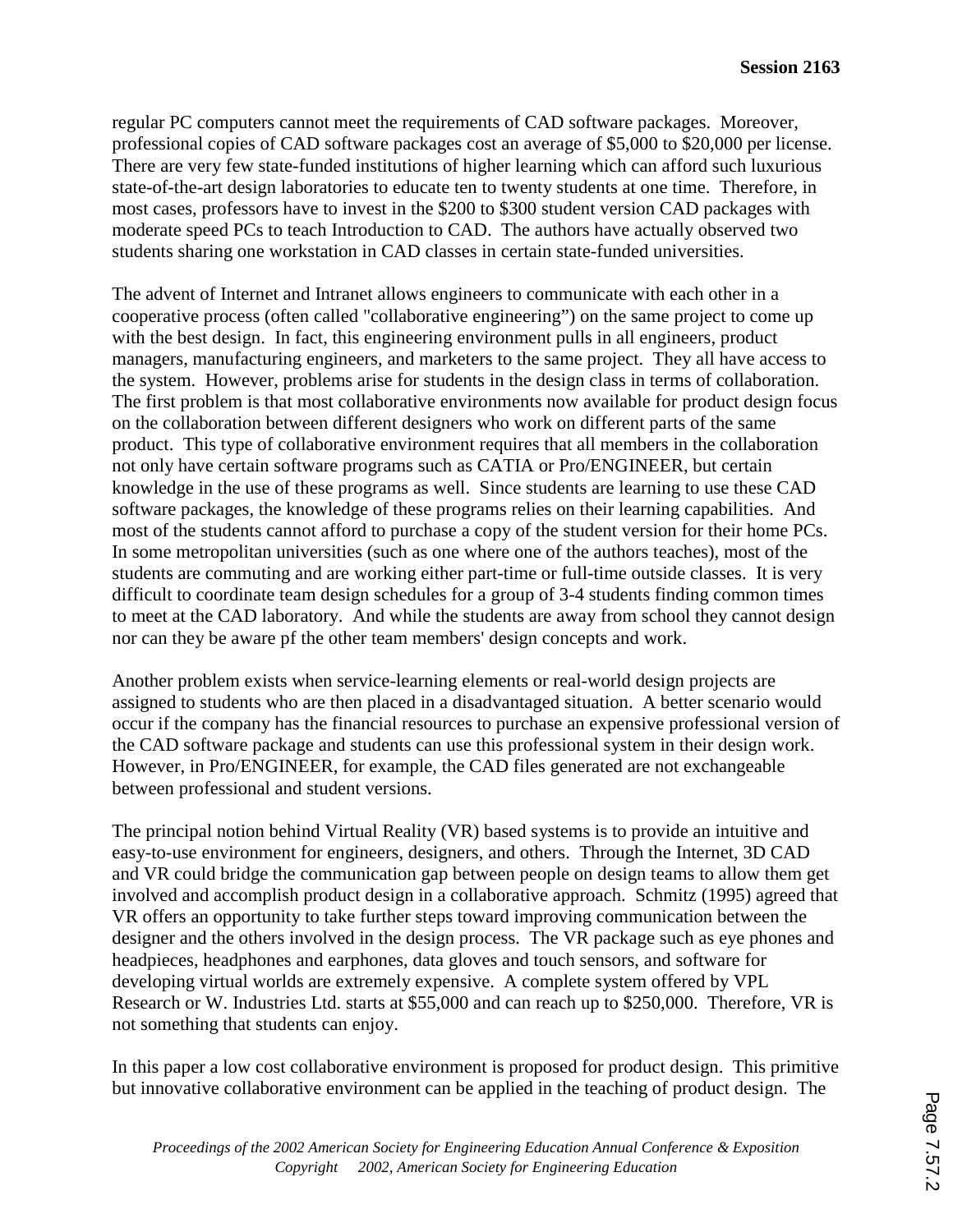instructor, student team members, and even industrial partner can participate in the product design together. Team members at different locations and times can collaborate through the web-based environment and provide feedback to each other. Multiple users can use the system at the same time providing that the computer server has enough bandwidth to handle the traffic. This approach can provide students with better input to their design, better use of information technology, and better interaction with potential industrial collaborators.

## **Virtual Reality and Virtual Reality Modeling Language**

According to Benno (1998), the initial use of virtual reality seemed valuable only to scientists and engineers who had highly specialized needs. It was developed for potential military applications where development cost was not an issue initially. The first commercial companies entering the VR application field were the companies with the most capital to spend, such as aerospace and automobile manufacturers. McDonnell Douglas, for example, has been using VR to help design an improved engine housing for F-18 fighters. Volvo has been using VR to demonstrate the safety of its cars by allowing passengers to experience crashes in a stationary vehicle.

The Virtual Reality Modeling Language (VRML) is a dynamic 3D scene description language that can include embedded behaviors and camera animation and bring 3D worlds online. The original goal of VRML was to change the Web from a text-based interface to a 3D-based interface. Users can view the contents of a graphic file as well as navigate to other 3D worlds or HTML pages using VRML. It contains a rich set of graphic primitives that provide a common file format that can be used to describe various 3D scenes and objects. VRML 2.0 now gains international endorsement and provides a guarantee of specification stability, which will promote content compatibility to drive the growth of 3D on the Internet. Users in different parts of the world can view it simultaneously, as long as they are on the Web using either Netscape Navigator or Microsoft Internet Explorer.

Notess (1996) indicates that one of the most active directions of growth on the Internet has been in its multimedia and interactive capabilities. One way to make interactive capabilities more exciting is to use dynamic effects. Rather than presenting static graphical information, web designers can bring the Web pages to life by adding JavaScript in the creation of a collaborative environment. The JavaScript programming language makes multimedia and interactive capabilities available to Internet users.

With the use of VRML, the web is being extended to 3D. And JavaScript can broadcast the graphics over the Internet. This powerful combination shows that VRML and JavaScript provide extensive support for large-scale virtual environments. Newer versions of the web browsers come with multimedia plug-ins such as the Cosmo player that can run the VRML file so that users can view graphical images virtually.

#### **Collaborative Environment**

Figure 1 shows the steps to establish a collaborative environment using Pro/ENGINEER, VRML, JavaScript, and Cosmo Player. A simple pyramid is used to illustrate the procedure. It is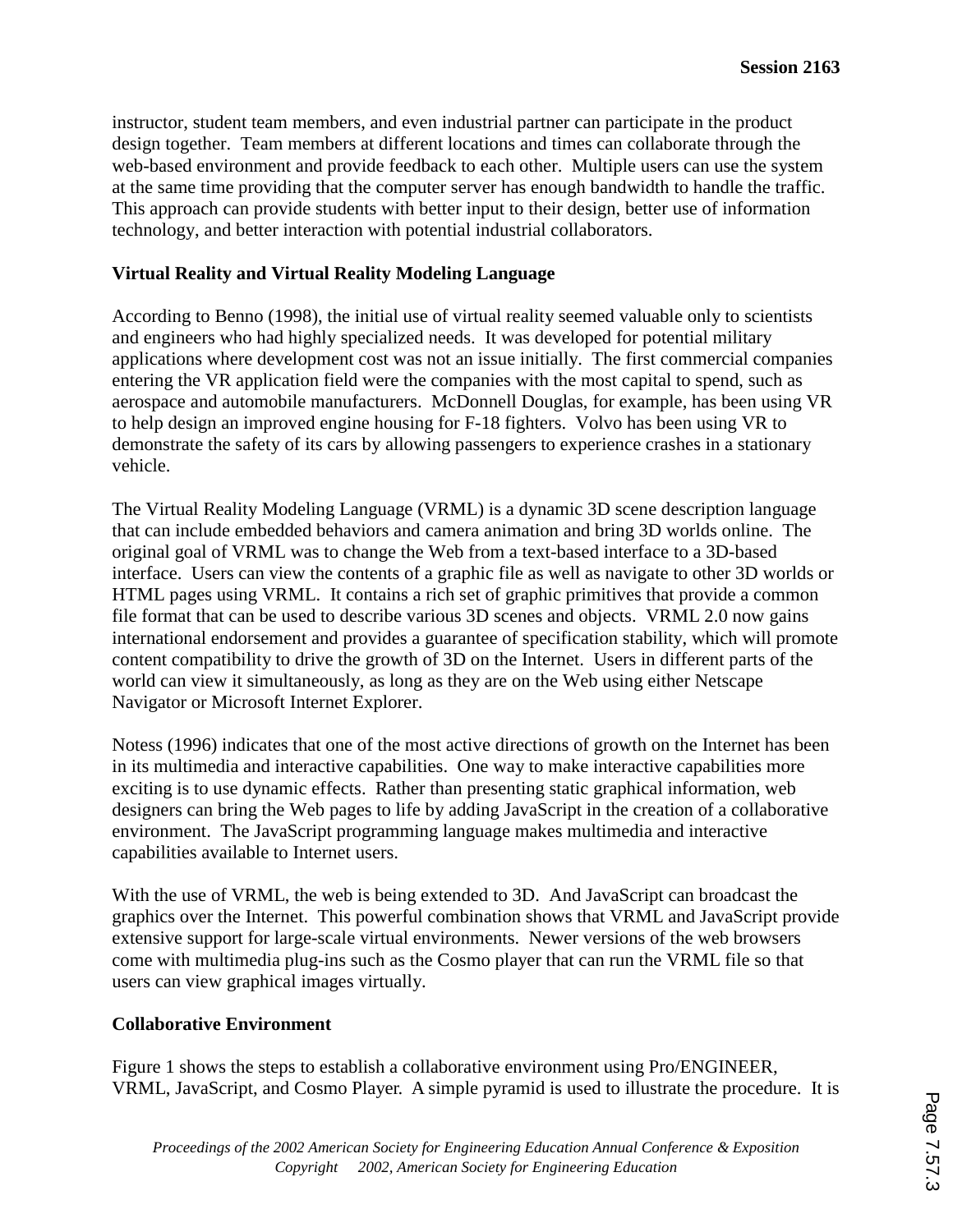necessary to determine the critical variables that would be modified in the design project at the beginning of the collaborative environment. The variables for the pyramid are the dimensions of the base of the pyramid. The design cycle is complete when other team members are capable of modifying data and transmitting them back to the original designer through the Internet. This project uses a VRML plug-in, Cosmo Player 2.10, to view the VRML file. With Cosmo Player users can easily navigate and manipulate 3D scenes created in VRML. Cosmo Player is free from Silicon Graphics and can be downloaded from http://www.cai.com/cosmo/. There are many VRML browsers available besides Cosmo Player. The users can decide the appropriate plug-ins for different platforms from http://www.web3d.org/vrml/browpi.htm.

A 3D CAD software package is needed to generate the original design file. Since both Pro/ENGINEER and CATIA have the option to export the design as VRML file, designer can choose either platform to design the 3D object. Pro/ENGINEER student version is used in this case. The challenge to the student designer is that he/she must learn the basics of web page design and JavaScript in order to create a dynamic collaborative environment and to receive feedback from other team members and/or private company facilitators.

# **Model Building**

The pyramid model is designed by Pro/ENGINEER 3D CAD software and then exported the object as VRML file. JavaScript is used to create the function of verifying the password, getting the input data, generating the new design, and feeding back the new design data to the original designer. HTML is used to create the web pages where the original and new designs can be displayed and reviewed at sites of other team members as well as participating companies at the time and place of their choice.



**Figure 1. Establishing Collaborative Environment.**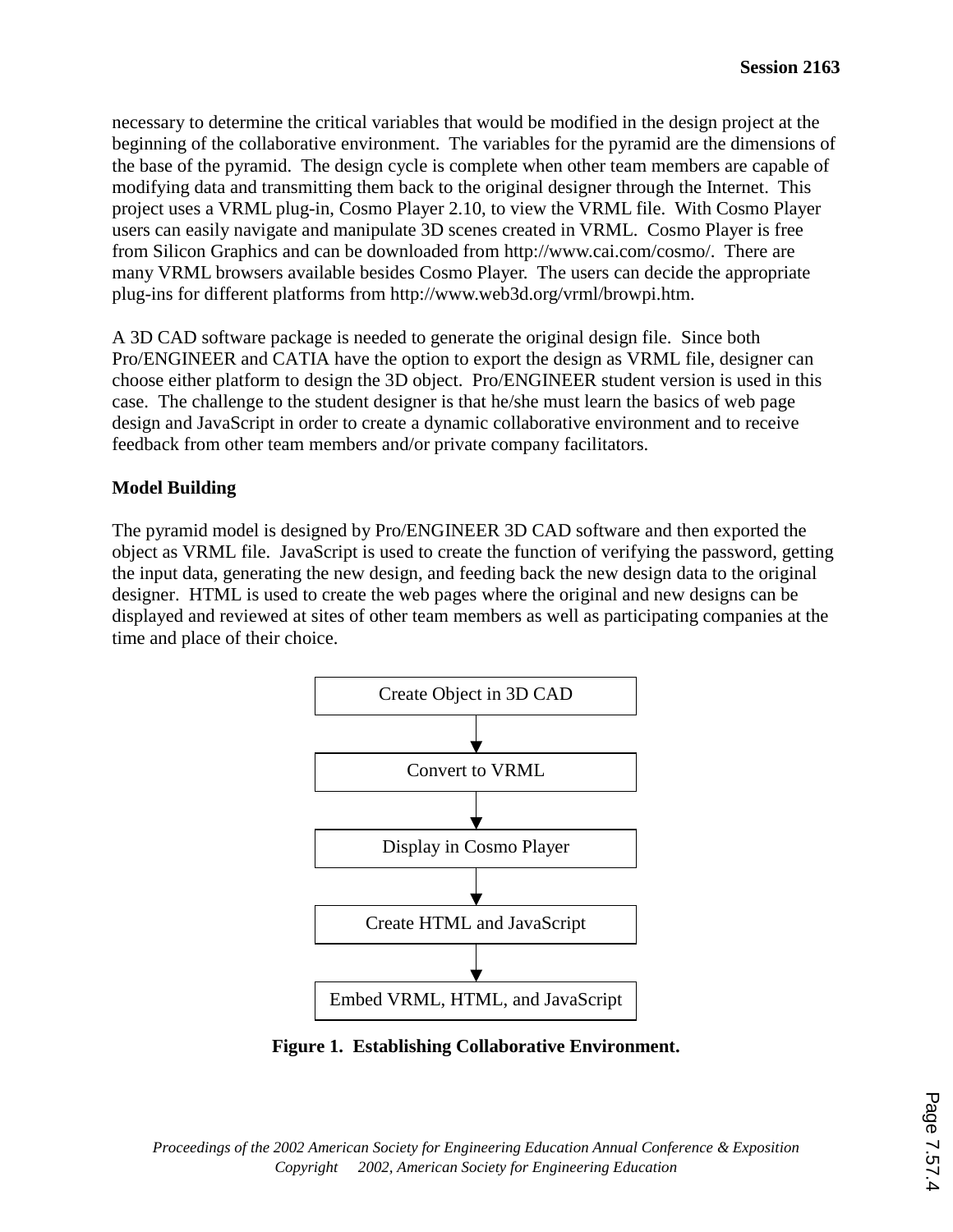To simplify the process, Pro/ENGINEER creates a pyramid solid. The design file is then exported as Pyramid.wrl to allow the VRML browser to display it. The Pyramid.wrl file instructs VRML to create a pyramid in the browser. Figure 2 is the pyramid displayed in the Cosmo Player. The designer has to decide what variables the team members are allowed to modify before embedding the Pyramid.wrl file in JavaScript. The coding of the JavaScript is shown in the following:

#### // WritePlugIn

// function will open a document of the type of // plug-in and write directly to it function DisplayWorld() {

> X0 = document.ValueForm.X0.value Z0 = document.ValueForm.Z0.value  $X1 =$  document. ValueForm.  $X1$  value Z1 = document.ValueForm.Z1.value  $X2 =$  document. ValueForm.  $X2$  value Z2 = document.ValueForm.Z2.value  $X3 =$  document. ValueForm.  $X3$  value Z3 = document.ValueForm.Z3.value  $X4 =$  document. ValueForm.  $X4$  value Z4 = document.ValueForm.Z4.value  $X5 =$  document. ValueForm.  $X5$ . value Z5 = document.ValueForm.Z5.value  $X6 =$  document. ValueForm.  $X0$  value Z6 = document.ValueForm.Z0.value  $X7 =$  document. ValueForm.  $X1$  value Z7 = document.ValueForm.Z1.value

 sExpression = "DEF Cameras Switch { whichChild 0 DEF Default PerspectiveCamera { position -0.0810269 0.101985 0.0793689 orientation -0.327221 -0.940454 -0.092052 0.872112 focalDistance 0.184715 } DEF FRONT PerspectiveCamera { position 0.05 0.05 0.151793 orientation 0 0 1 0 focalDistance 0.191793 } DEF TOP PerspectiveCamera { position 0.05 0.241793 -0.04 orientation -1 0 0 1.5708 focalDistance 0.191793 } DEF RIGHT PerspectiveCamera { position 0.241793 0.05 -0.04 orientation 0 1 0 1.5708 focalDistance 0.191793 } DEF BOTTOM PerspectiveCamera { position 0.05 -0.141793 -0.04 orientation 0 - 0.707107 0.707107 3.14159 focalDistance 0.191793 } DEF BACK PerspectiveCamera { position 0.05 0.05 -0.231793 orientation 0 1 0 3.14159 focalDistance 0.191793 } DEF LEFT PerspectiveCamera { position -0.141793 0.05 -0.04 orientation 0 -1 0 1.5708 focalDistance 0.191793 } } ShapeHints { vertexOrdering COUNTERCLOCKWISE shapeType SOLID faceType CONVEX } Group { Switch { whichChild 0 Group { DEF Rep\_0 Group { DEF Geom\_0 Separator { Geom\_Type { DEF Poly\_Geom\_Data Group { " + CreateCoordinate(X0, 0, Z0, X1, 0, Z1, X2, 0, Z2, X3, 0, Z3, X4, 0.1, Z4, X5, 0.1, Z5, X6, 0.1, Z6, X7, 0.1, Z7) + " Normal { vector  $[0 -1 0, 0 1 0, 0 0.37 0.928, 0.894 0.446 0, 0 0.37 -$ 0.928, -0.894 0.446 0, 1} NormalBinding { value PER\_VERTEX\_INDEXED } Separator { IndexedFaceSet{ coordIndex  $[1, 0, 2, -1, 3, 2, 0, -1, ]$  normalIndex  $[0, 0, 0, -1, 0, 0, 0, -1, ]$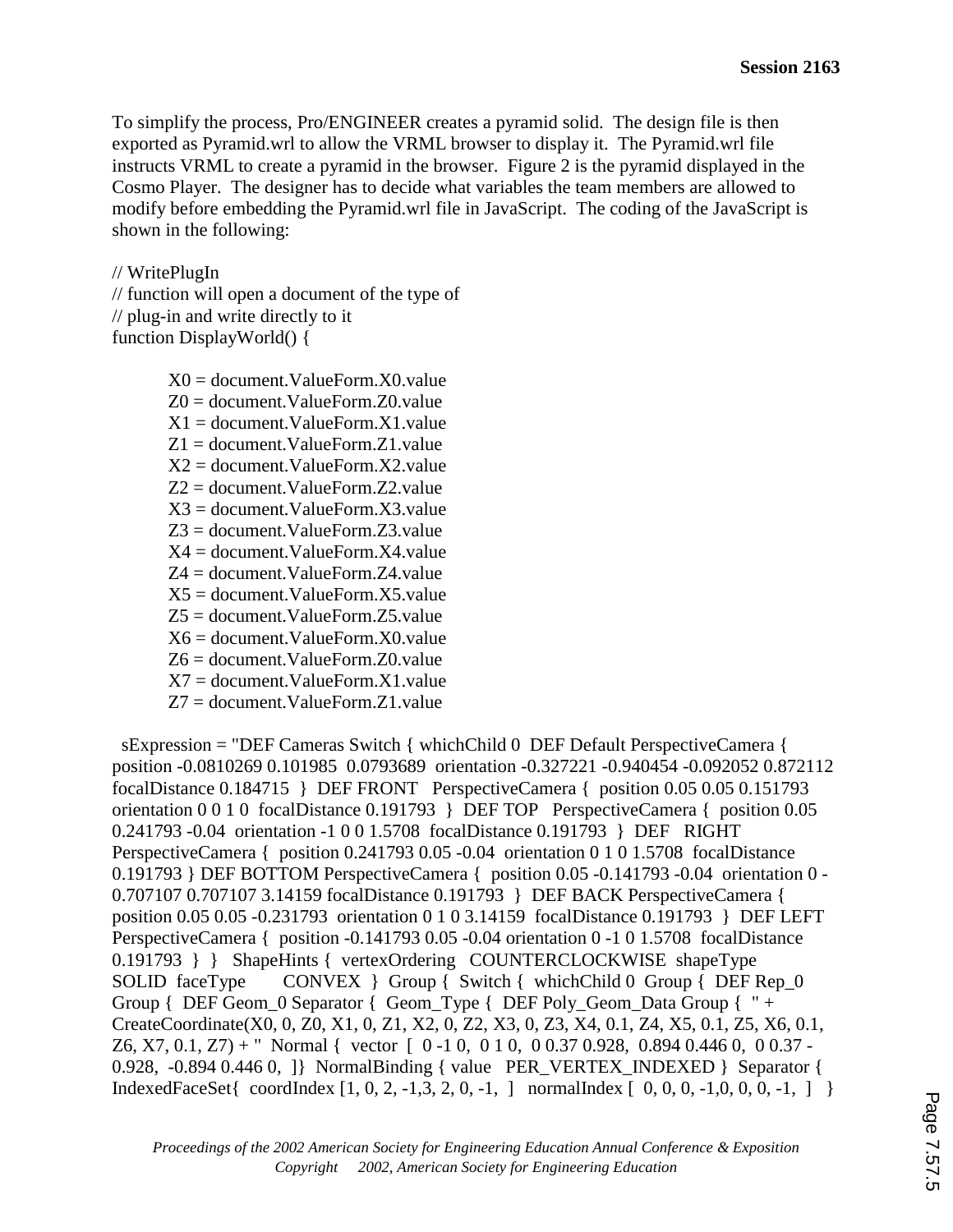} Separator { IndexedFaceSet{coordIndex [ 5, 4, 6, -1,7, 6, 4, -1, ] normalIndex [ 1, 1, 1, - 1,1, 1, 1, -1, ] } } Separator { IndexedFaceSet{ coordIndex [ 4, 0, 7, -1,1, 7, 0, -1, ] normalIndex  $[ 2, 2, 2, -1, 2, 2, 2, -1, ]$  } Separator { IndexedFaceSet { coordIndex  $[ 7, 1, 6, -1, 1, 1, 2, 2, 2, -1, 1, ]$ 1,2, 6, 1, -1, ] normalIndex [ 3, 3, 3, -1,3, 3, 3, -1, ] } } Separator { IndexedFaceSet{ coordIndex  $[ 6, 2, 5, -1, 3, 5, 2, -1, ]$  normalIndex  $[ 4, 4, 4, -1, 4, 4, 4, -1, ] ]$  Separator { IndexedFaceSet{ coordIndex [ 5, 3, 4, -1,0, 4, 3, -1, ] normalIndex [ 5, 5, 5, -1,5, 5, 5, -1, ] } } } } } } } } } "

```
 document.ValueForm.Result.value=sExpression 
  parent.LowRgt.document.open("", "World", 
        "scrollbars=yes,width=500,height=400") 
  parent.LowRgt.document.open("x-world/x-vrml") 
  parent.LowRgt.document.writeln("#VRML V1.0 ascii") 
  parent.LowRgt.document.writeln(sExpression) 
  parent.LowRgt.document.close() 
} 
// WritePlugIn 
// function will open a document of the type of 
// plug-in and write directly to it
```
function SendWorld() {

All the coded lines above are related to the VRML file generated by the Pro/ENGINEER and modified to its present form. It was tedious work to write the codes the first time. However, after testing the model successfully, designers can use these lines as a template to modify other design parts with minimum effort.

After the Pyramid.wrl is created, the designer needs to use HTML to create the web pages for the web-based collaborative environment. The first HTML file is Index.htm and a password is required to login. The second file DesignPyramid.htm is the main collaborative page that contains three frames called LowRgt, LowLft, and Top, as shown in Figure 3. The LowRgt frame shows the original pyramid design. The LowLft frame generates team member's new design. The Top frame allows users to modify the variables of the design. There is a "Confirm" button whereby team members may send their new designs to designer via email after modifications. The collaborative design cycle is complete after the original designer receives the feedback from team members or participating companies.

The most critical steps in the collaborative environment are to create JavaScript and embed the JavaScript into HTML files. The JavaScript plays two roles in the collaboration. The first role, embedded in the Index.htm, is to control the user's login. Team members are permitted to enter into the collaborative environment if they have the correct password. The authors do recognize that a typical web designer can easily view the source codes and find out what the password is. However, the password function is not a key issue in our study but the collaborative environment. A safer way is to use Java Applet to hide the passwords in a log file. Again, an advanced level web designer can also hack into the log file and retrieve the passwords. Therefore, the best way to ensure network security for general web users is to use either ASP, CGI, or JAVA in coding the passwords, which is beyond the scope of this study. The following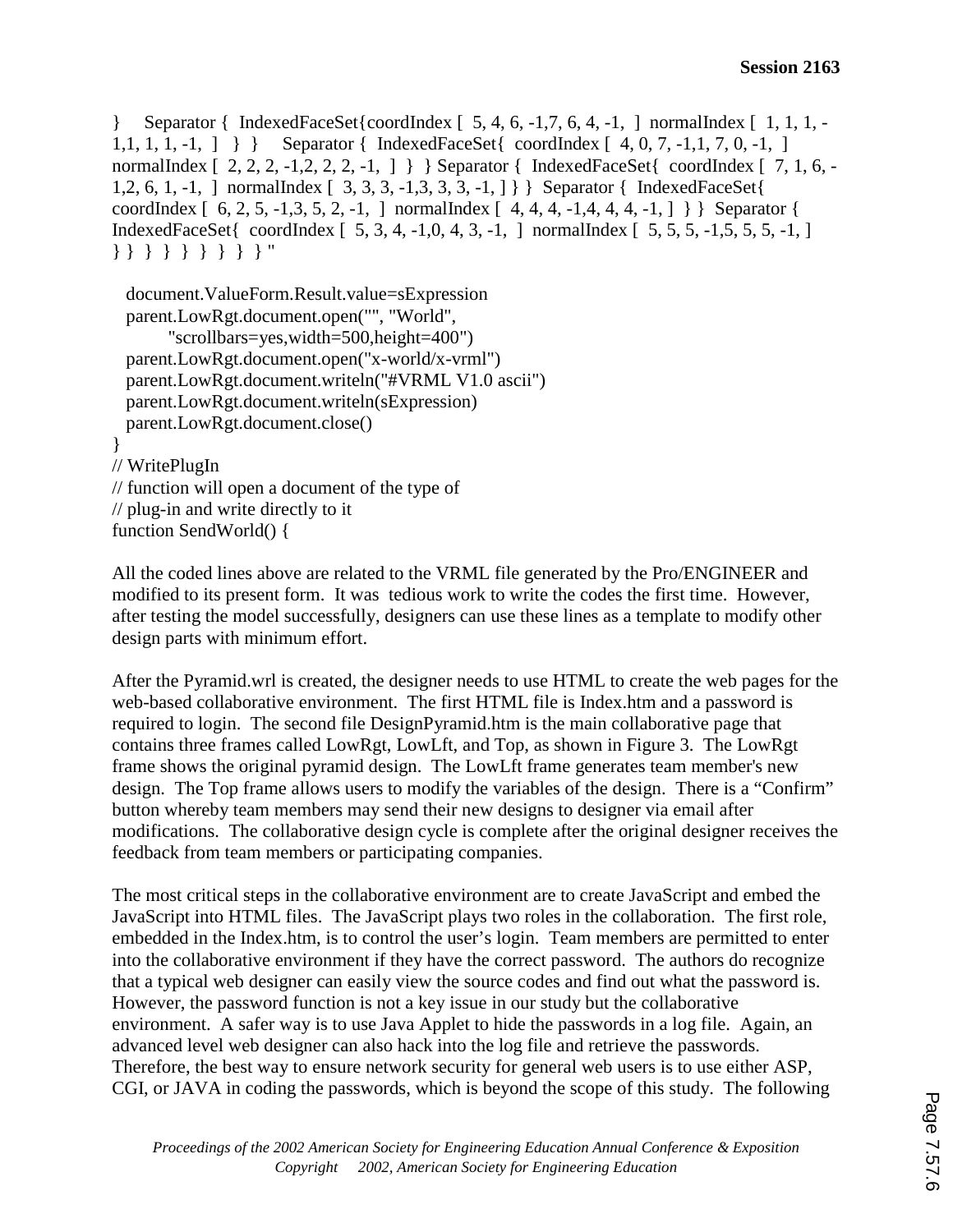codes are inserted in the index.htm file to allow users to login from remote sites. Please note that the password is given in the message display window for demonstration purpose.



Figure 2. Pyramid shown in Cosmo Player.

| disboxative Exvironment - Natasape<br><b>Солиний мм</b><br>50<br>1840<br>$\overline{\mathbf{3}}$<br>죤<br>阻<br>m<br><b>Fishuat</b><br>Forsy of<br><b>Search Helenage</b><br><b>Back</b><br><b>Print</b><br><b>Samulto</b><br>1 mm<br>Bookmarks AL Location Tite / AD/A/RE/Civ/L/Deutrop/Tofflant Tomple Mer |                         |
|------------------------------------------------------------------------------------------------------------------------------------------------------------------------------------------------------------------------------------------------------------------------------------------------------------|-------------------------|
| This is a Top Frame!                                                                                                                                                                                                                                                                                       |                         |
| This is a LowLft Frame!                                                                                                                                                                                                                                                                                    | This is a LowRgt Frame! |
|                                                                                                                                                                                                                                                                                                            |                         |
|                                                                                                                                                                                                                                                                                                            |                         |
|                                                                                                                                                                                                                                                                                                            |                         |
|                                                                                                                                                                                                                                                                                                            |                         |
|                                                                                                                                                                                                                                                                                                            |                         |

Figure 3. Web Frames in DesignPyramid.htm.

//JavaScript Functions // // Following functions verify the Passsword function password() { Ret = prompt('The password is: password',"");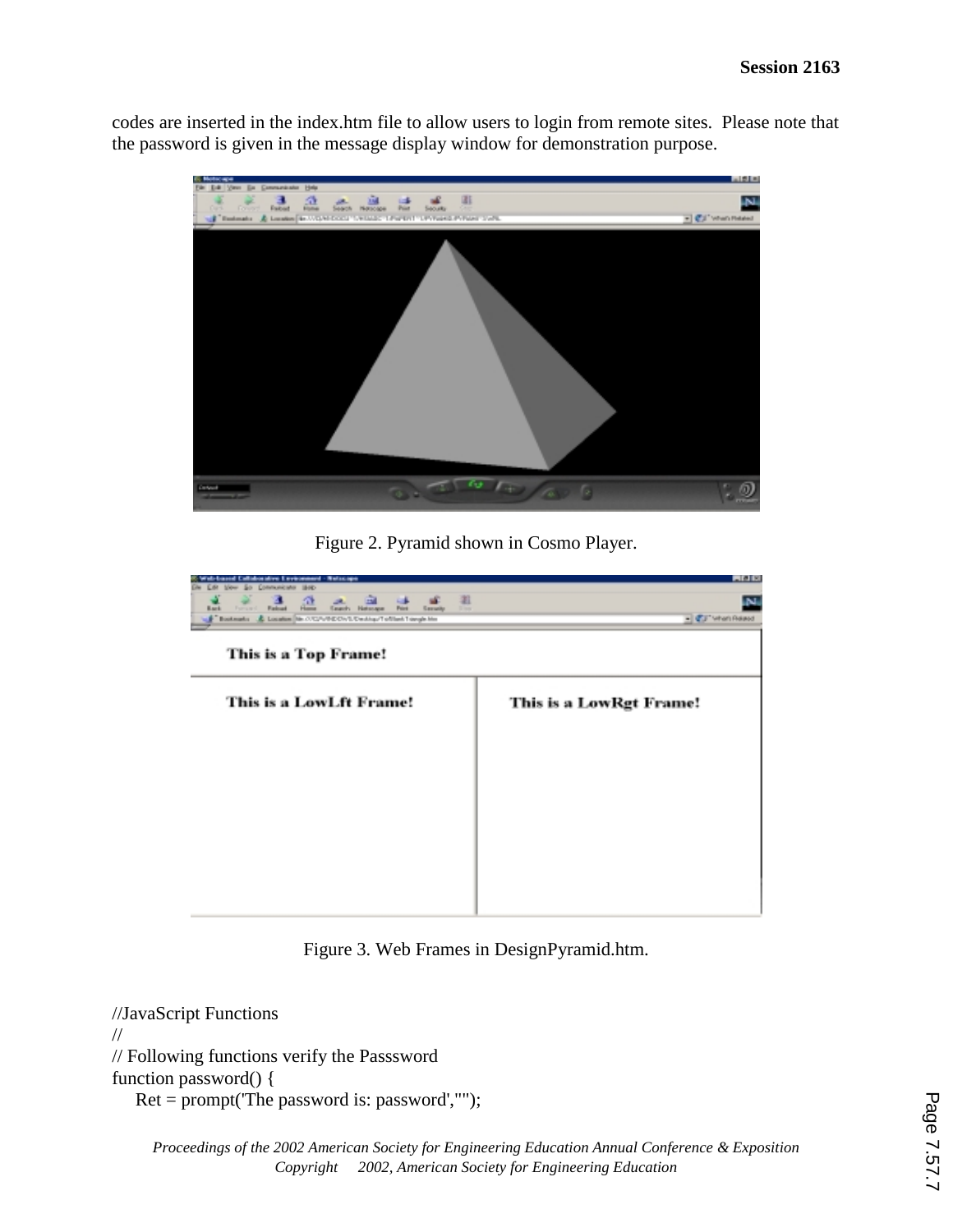```
 if(Ret=="password") { 
            location = 'DesignPyramid.htm'; 
        } else { 
            alert("Please try again") 
        } 
} 
// - End of JavaScript - --> 
</SCRIPT>
```
The other role, embedded in the DesignPyramid.htm file, is to load the variables and generate the new VRML file. A default email address was set so that team members can send their modifications back to the original designer. The detailed procedure is shown below:

1. Team members use Netscape Navigator to browser the website created by designer.

2. Team members login by entering proper password to browse the DesignPyramid.htm page, as shown in Figure 4.

3. The original design is displayed in the lower left frame of the DesignPyramid.htm page. The top frame, enlarged in Figure 5, shows the default data and allows users to enter their modifications to the original design. Click on the "Preview" button will show the new design in the LowRgt frame. For example, if a user enters "1.0" in X1 and X2 (originally "2.0") and also "-1.0" in Z2 and Z3 (originally "-0.8"), while keeps other values the same and then presses "Preview." A new different shaped pyramid will be generated and displayed in LowRgt frame, as shown in Figure 6.



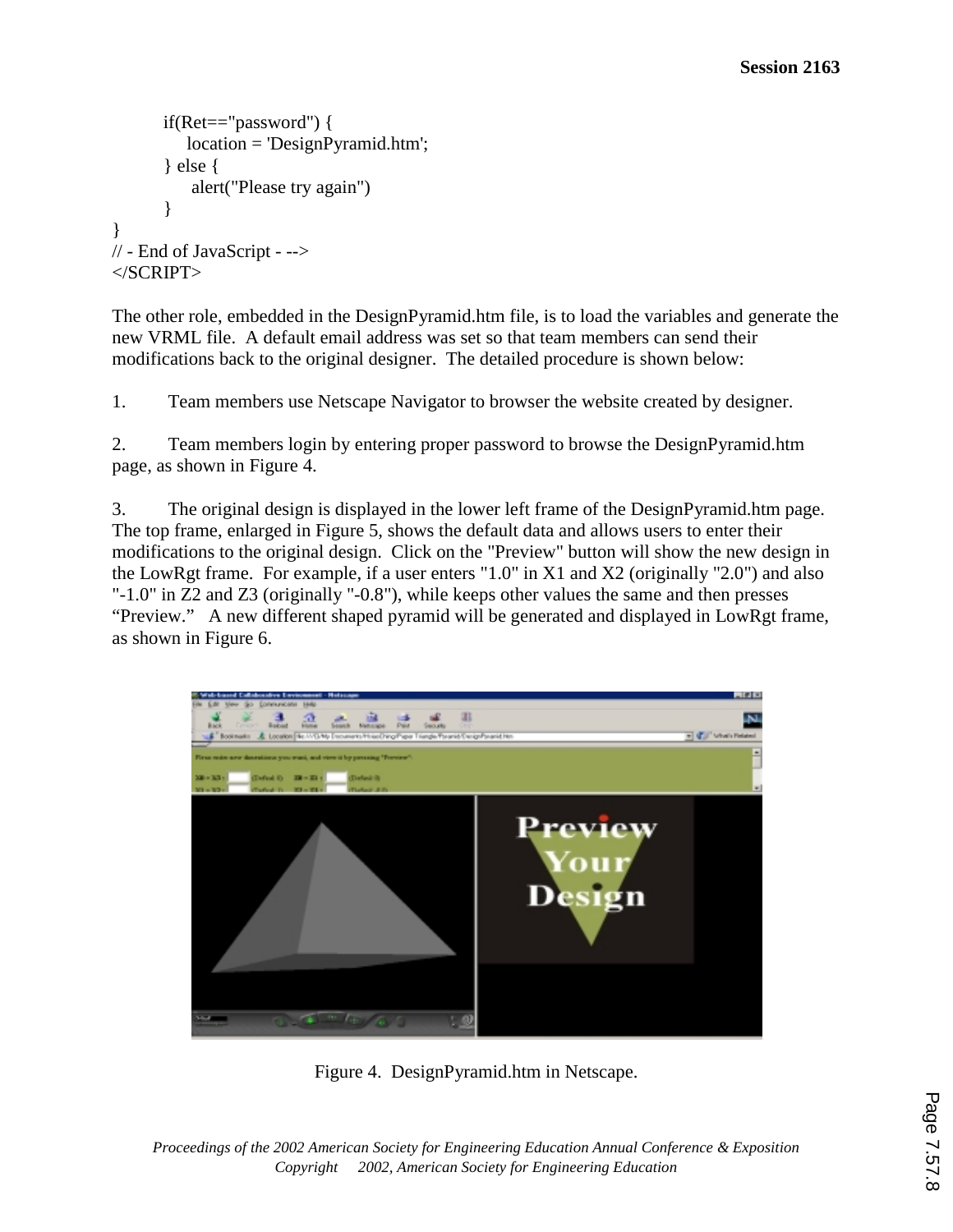|                                     | 15. Web-based Collaborative Environment - Netscape                                                                | <b>FIELD</b>        |
|-------------------------------------|-------------------------------------------------------------------------------------------------------------------|---------------------|
| Elle Edit View Go Communicator Help |                                                                                                                   |                     |
| Farmers'<br>Back.                   | 涯<br>a.<br>Ed.<br><b>CENT</b><br>off.<br><b>Reload</b><br>Hanse<br>Search.<br>Metucape<br>Péré<br>Security<br>Nov |                     |
|                                     | Life Boskmarks AL Location No.///CI/My Documents/MissoDring/Paper Triangle/Pyramid/TapPyramid/Vim                 | - CJ What's Related |
|                                     | Floar exist new dimensions you want, and view it by pressing "Preview":                                           |                     |
| $300 - 328 = 0$<br>$X1 = X2$        | (Defend 0) 28 - 23 + C<br>(Defend It)<br>(Defeat 1) 22 = 23 : -1 (Defeat 4.0)                                     |                     |
| Parrier                             | $X4 = X5 = X6 = X7$ : $0.5$ Direction $X4 = X5 = X6 = X7$ : $0.4$ Direct 0.0                                      |                     |
| <b>VRML:</b>                        | Guetim.                                                                                                           |                     |
|                                     |                                                                                                                   |                     |
|                                     |                                                                                                                   |                     |
|                                     |                                                                                                                   |                     |
|                                     |                                                                                                                   |                     |
|                                     |                                                                                                                   |                     |
| $-4 - 1 - 1$                        | Document: Dane                                                                                                    | $-36.96.02.02.02$   |

Figure 5. Data fields.



Figure 6. New Design Generation.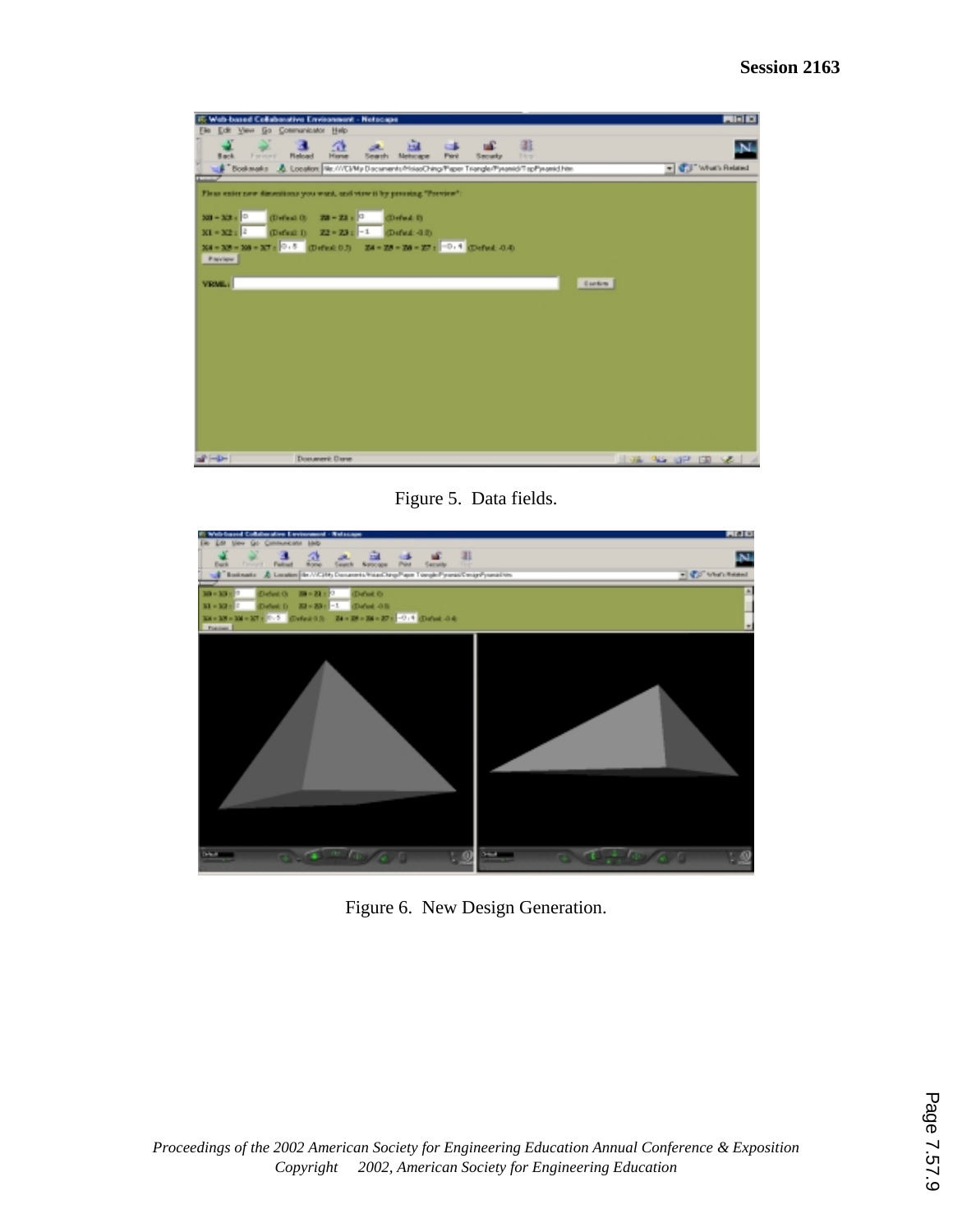

Figure 7. Feedback email.

### **Conclusions**

Using web-based collaborative environment in product design is an inevitable trend for student team design, especially involving companies in a low budget operation. Traditional product design process is not able to meet the fast-moving pace of current technological world that requires teamwork among members. A low-cost and innovative virtual collaborative environment can help to solve this problem in student team product design. Student team members can access others' designs by viewing the VRML results in Internet anywhere and anytime and send feedback to the original designers without ever being present in the CAD laboratory at the same time as other team members. This approach not only saves tremendous meeting time (and the difficulty in arranging it) but also provides flexibility and productivity while each team member is reviewing designs and sending feedback to the others.

This web-based collaboration approach using VRML for student team product design is very easy to use. However, it does present two technical limitations to the designers. Since VRML is exported from Pro/ENGINEER, it generates many lines and may take the designer quite some time to locate exactly where the codes are need to be changed by other team members so that JavaScript can be coded accordingly. Therefore, at the present time, this approach is limited to simple 3D designs only. The other limitation is that the student designer must know how to design web pages to embed all the design files and feedback information, a knowledge that requires at least a few weeks training to be done efficiently. We expect that when major CAD software companies recognize the values in collaborative designs, they will develop output options that will export 3D CAD files into VRML, web pages, and generate JavaScript codes to enable feedbacks to change dimensions, texts, and colors in the Internet environment.